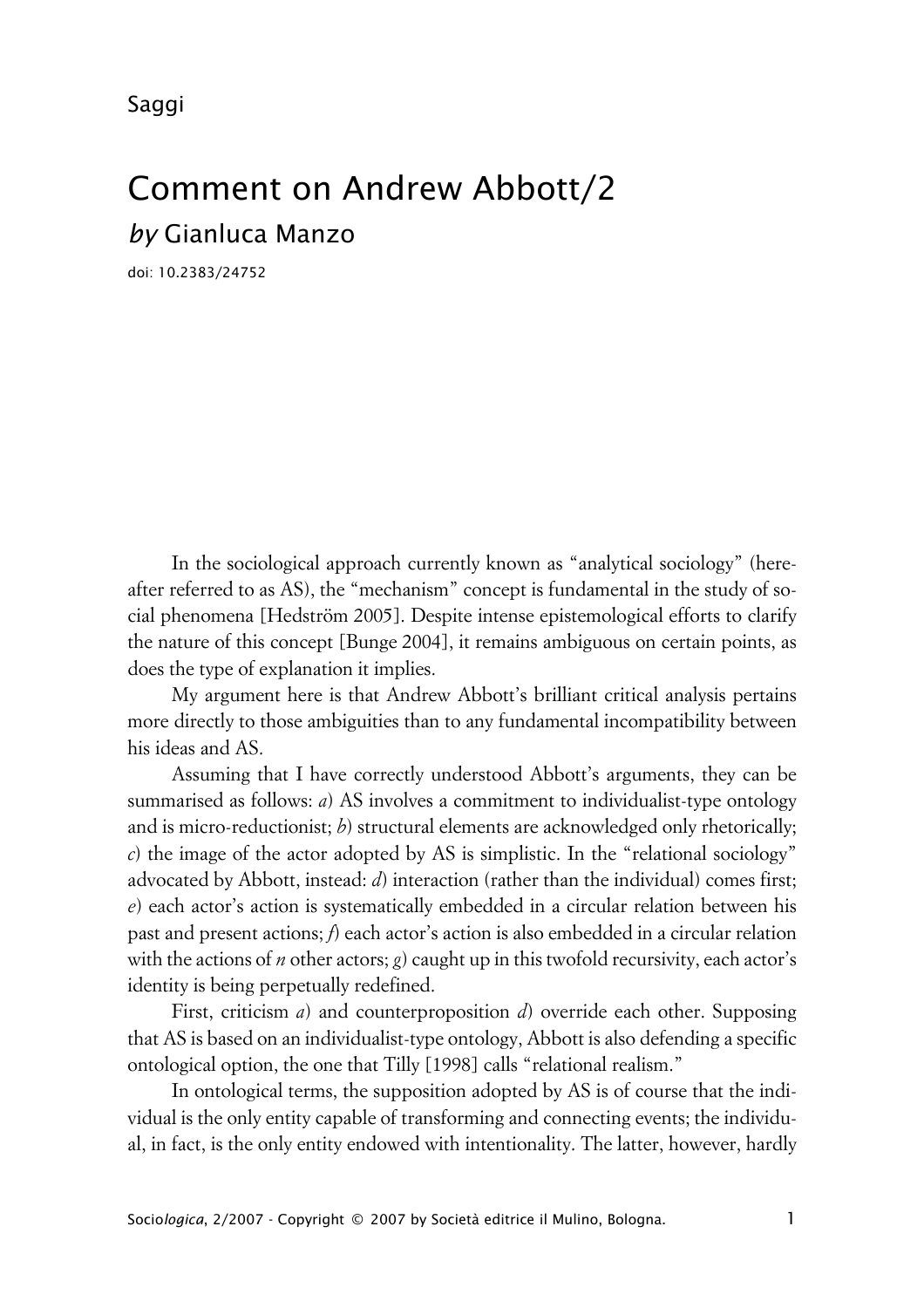appears to me as a demanding supposition. It does certainly not imply that other entities (structural ones, for example) do not exist, nor is there any *petitio principii* concerning the temporal order of these multiple entities, which is instead to be specified "case by case", for each phenomenon studied.

Moreover, Abbott himself, in agreement with sociologists such as Peter Abell, with whom he developed the concept of "narrative" (which he perhaps prefers to "mechanism"), has acknowledged in several works that the ultimate reference in sociological analysis is "activity."

For sociologists, however, these do not seem to me as the best grounds for discussing the problem of structure/actor relations. The problem pertains more to the logical structure of explanation than to the elementary structure of reality, and therefore it might be handled more fruitfully from a methodological perspective than from an ontological one. If we accept this shift in viewpoint, it will appear that, at the general level, AS is less micro-reductionist than Abbott claims, and, more specifically, criticisms *b*) and *c*) are only partially justified, whereas counterpropositions *e*), *f*) and *g*) can be readily integrated into the mechanismal view. Let us consider these more specific points first.

Abbott's criticism *b*) seems too harsh. First of all, in programmatic terms, Hedström and Swedberg's typology of mechanisms [1998, intro] provides for a class of "situational mechanisms" that may be used to relate "structure" and "action." In other works, the authors linked macro-to-micro mechanisms to Popper's concept of "situational logic". In fact, as Udhen has shown, it was Popper who, by means of this notion, first weakened what was a "strong" – i.e., psychologising and reductionist – conception of methodological individualism. Moreover, certain mechanisms that are generally interpreted in purely individualist terms – e.g. adaptive preferences, counter-adaptive preferences and "wishful thinking" – actually fall into the situational mechanisms' category. Lastly, many AS-inspired empirical analyses – e.g. the "vacancy chain models" developed by Sorensen and Hedström, following White – go far beyond mere rhetorical use of situational mechanisms.

I therefore see no legitimate reason for using the affirmation that "There exist no such things as 'macro-level mechanisms'" [Hedström and Swedberg 1998, 24] as a proof that AS does not recognise situational mechanisms (Mayntz and Sawyer, for example, have reutilised this argument in recent articles). The main purpose of the proposition just cited is to counsel researchers to always indicate a theoretical model by specifying the generative mechanisms (situational among others!) that brought about the relation between two (or several) given macro states.

In terms of Hedström and Swedberg's mechanism typology, criticism *c*) amounts to the affirmation that AS uses simplistic, possibly inappropriate action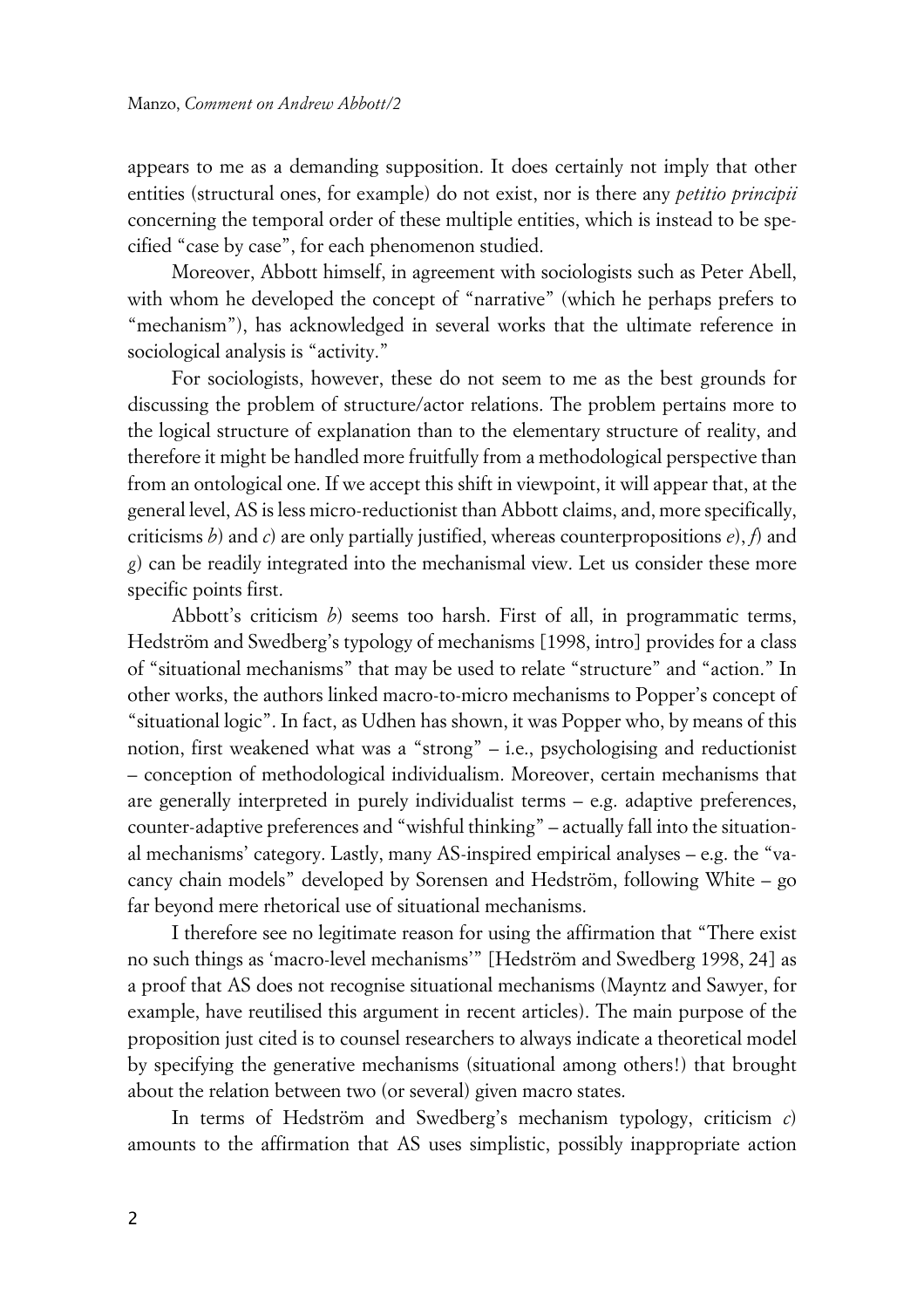formation mechanisms. Abbott's identification of the micro mechanism construction in AS with one particular conception of individual rationality does not seem to me very constructive: instrumental actor rationality is not the only kind of rationality compatible with micro mechanisms. On the contrary, those mechanisms can be based on a concept of rationality as "evolutionary" (Macy's understanding), which implies an actor integrated into a recursive loop fuelled by his own actions. This means that AS is open to Abbott's counterproposition *e*). Action formation mechanisms, however, may also be based on a "mimetic" conception of rationality (recently discussed by Hedström), in which actors are thought of as integrated into multiple loops fuelled by the effects that the actions of some are likely to have on the actions of others – and this answers to Abbott's counterproposition *f*). Other micro mechanisms may make use of "cognitive rationality," which relates actors' construction of axiological and descriptive reasons to the particular situation in which they are acting. This is why Boudon [2001, 455-456] at times called his own notion "contextual rationality" – another argument in response to the reductionism criticism. Lastly, we may think of some micro-sociological mechanisms as concerned primarily with the emotive components of human action (as Elster proposed) and/or we can complexify actor objectives by introducing the notion of a quest for others' approval (as Lindenberg suggests). Both of these choices would open the way for thinking in terms of a changing individual identity, and this, in turn, would satisfy Abbott's counterproposition *g*).

Since these complexifications are not incompatible with AS, the degree to which micro-sociological mechanisms are detailed seems to me a function of the type of societal regularity to be explained, rather than a point to be determined *a priori*. Moving from "conventional psychology" (to use Simmel's expression as cited by Boudon) to more sophisticated cognitive and emotional mechanisms would then be a means of justifying on a case by case basis, by combining what Lindenberg called principles of "sufficient complexity" and "decreasing abstraction."

Abbott's counterproposition *f*) criticises AS for granting little importance to actor interdependence structures. Once again, this criticism seems too strong to me.

In the matter of getting from micro to macro, the problem of interdependence among individual actions is decidedly crucial in AS, as indicated in some of Coleman's programmatic passages and by Boudon's "emerging effects" (a notion first outlined by Merton). It can of course be noted that such interdependence is usually indirect: we are dealing with inter-individual effects mediated by the combined aggregates of previous actions, whether these aggregates involve actor awareness (strategic interdependence) or not (parametric interdependence, to use Abell's terminology). The aggregation mode typology outlined by Coleman in the introduction to his *magnum opus* is therefore incomplete.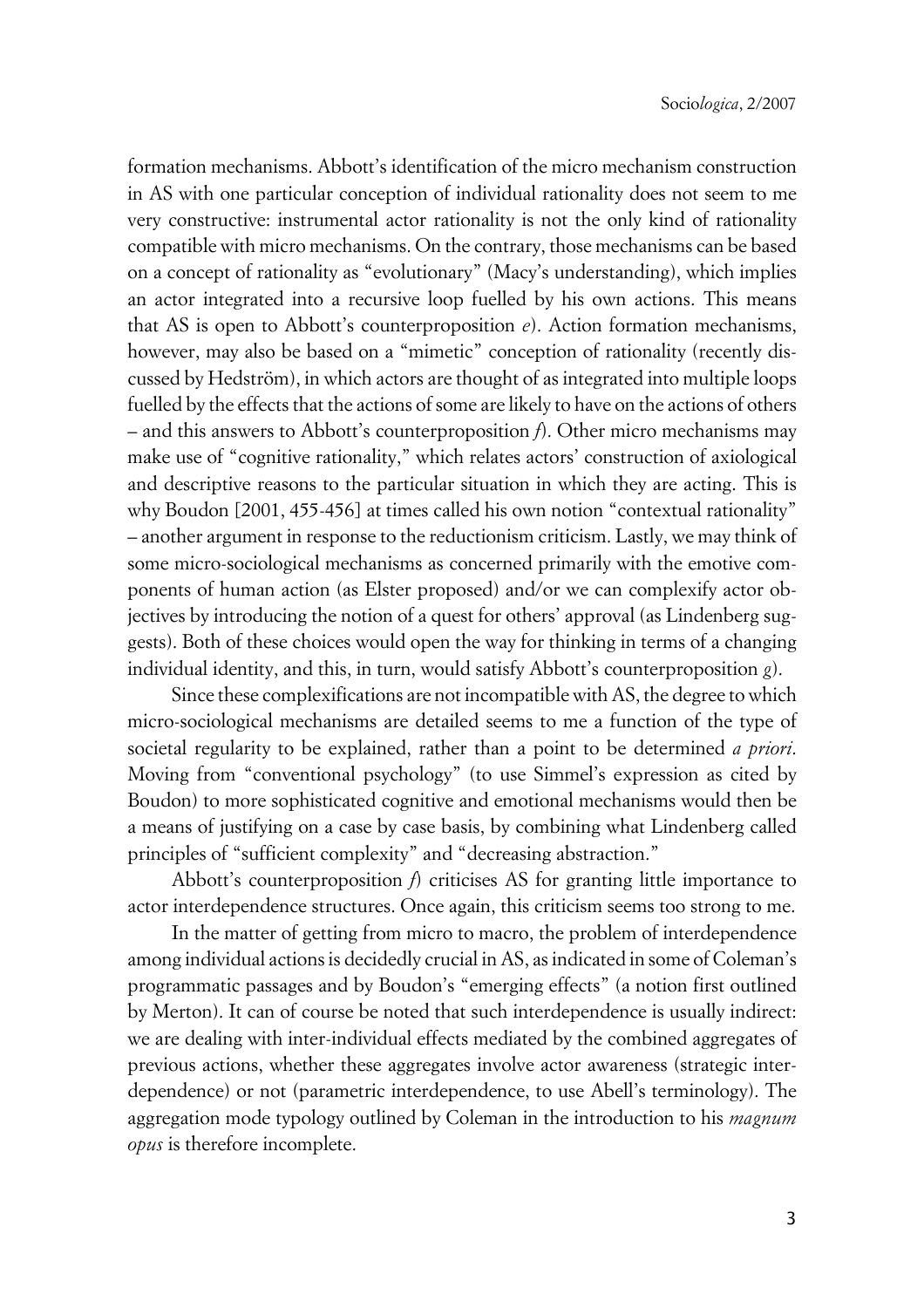We should however not forget that in little-known passages of *The logic of social action*, Boudon recognises the existence of "direct" types of interdependence, rooted in interaction structures. In what are now considered classic studies, Coleman himself looked at the aggregate effects of social networks of different shapes. Other AS proponents such as Hedström continue to do the same in empirical analysis of collective action.

Once we understand that AS also explicitly recognises the mediating role that may be played by interdependence, dyadic interactions and network configuration in the "descending" transition from "structure" to "action" [Barbera 2004; Hedström 2005, ch. 3], we see that this sociological approach concretely takes into account multiple types of interdependence.

To make this fact visible, I believe it is useful to integrate Hedström and Swedberg's typology of mechanisms. Specifically, in the category of transformation mechanisms, I suggest to distinguish overtly between *simple transformation mechanisms*, where the move from micro states to the macro state occurs in the absence of ties among actors, and *complex transformation mechanisms*, where the move from micro to macro is made through indirect ties among actors – *interdependence structures* – and/or direct ones: *interaction structures*. In the category of situational mechanisms, moreover, I suggest we use the term *relational situational mechanisms* to indicate any situational mechanism in which the external state – that is, the state escaping actor's immediate control – is identified with the structure of indirect or direct ties in which the actor may be caught up.

Once again, circularity between structural ties and actor identity should not be posited *a priori*, contrary to Abbott's counterproposition *g*), but rather understood as depending on the phenomenon under study.

Given the points just outlined, can it really be claimed that AS relies on a reductionist version of methodological individualism?

This is the claim in Abbott's criticism *a*) and I disagree with it. Though AS focuses on the micro-foundation of the societal regularities to be explained, it does not micro-reduce these regularities. Individual actions are fully embedded "upstream" in all sorts of structural and relational elements, and they give rise "downstream" to different types of interdependence and interaction structures. In the 1970s, Dutch sociologists used the name "structural individualism" for this hybrid form of methodological individualism situated between "holism" and "individualism" [Wippler 1978, 141-144]. Moreover, Abell recently indicated that relational elements may very well be integrated on both sides of the Coleman boat.

I suggest using the term *complex methodological individualism* to indicate that, in the correct understanding of AS, all social regularities are conceived of as emer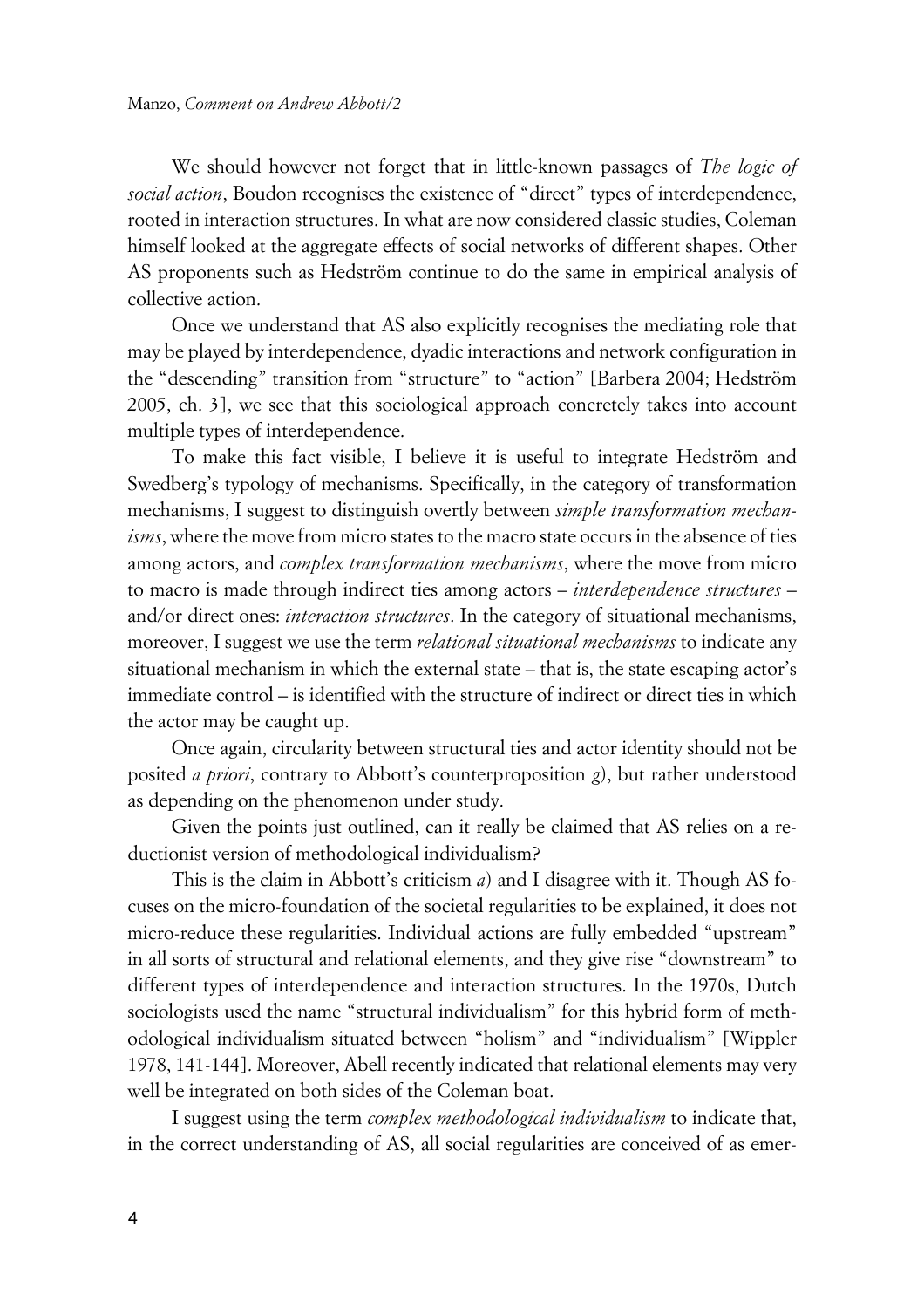ging from the process fuelled by the interlinking of several "macro-to-meso-to-micro-to-meso-to-macro" loops. It is important to see that this is only a general grid for specifying the explanation, not a set of propositions about the nature of actors, structures or their mutual temporal relations. Within this grid, the researcher needs to specify the status (s)he attributes to the different mechanisms connecting the different levels of analysis; justify the generative hypotheses (s)he constructs about those mechanisms; explain why, in the study of a specific social phenomenon, (s)he has introduced certain mechanisms and eliminated others.

It is crucial to realise that technical devices now exist that make it possible to apply this complex form of methodological individualism and practice to the particular kind of modelling it implies. Computer simulation techniques – to which Abbott has recently granted space in the prestigious journal he heads – make it possible to formalise and activate generative hypotheses *invitro*, hypotheses that pertain to heterogeneous analytic levels. Specifically, Multi-Agent Systems (MAS) allow for individually modelling entities (agents) and inserting them into network structures to study their dynamic development and thereby establish the (possibly recursive) ties between their behaviour, indirect interdependencies, interactions, and the systematic results these interactions lead to. Although this has seldom been done, the technique also allows to construct refined representations of agents' internal structure (cognition and emotion).

Although the difficulties involved should not be underestimated, my recent experience with this technique [see Manzo 2006; 2007] leads me to think that increased use of MAS for formalising and validating generative models that respect the logical structure of complex methodological individualism can only increase the strength of AS. Hedström [2005, ch. 6] has recently drawn attention to this technique, and it is extremely interesting that MAS proponents working outside AS have independently arrived at a "generative" conception of explanation [Epstein 2006, chs. 1, 2].

The crucial point is that using computational simulation, particularly the multiagent variety, makes it possible to clarify the relation between "mechanisms" and "processes" and to endow that relation with a technological infrastructure. When we *write* a set of computational algorithms (the program), formalising the generative hypotheses the consequences of which are to be studied, what we are doing is hypothesising a series of generative mechanisms. When we *execute* the program – that is, as soon as the first instruction is read by the computer after the algorithm initially formulated in a high-level language has been transformed into "machine language" (program *compilation*) – we engender the process deriving from the set of posited generative mechanisms. With the technical distinction between program "writing," "compilation," and "execution" it becomes clear that a "process" is nothing more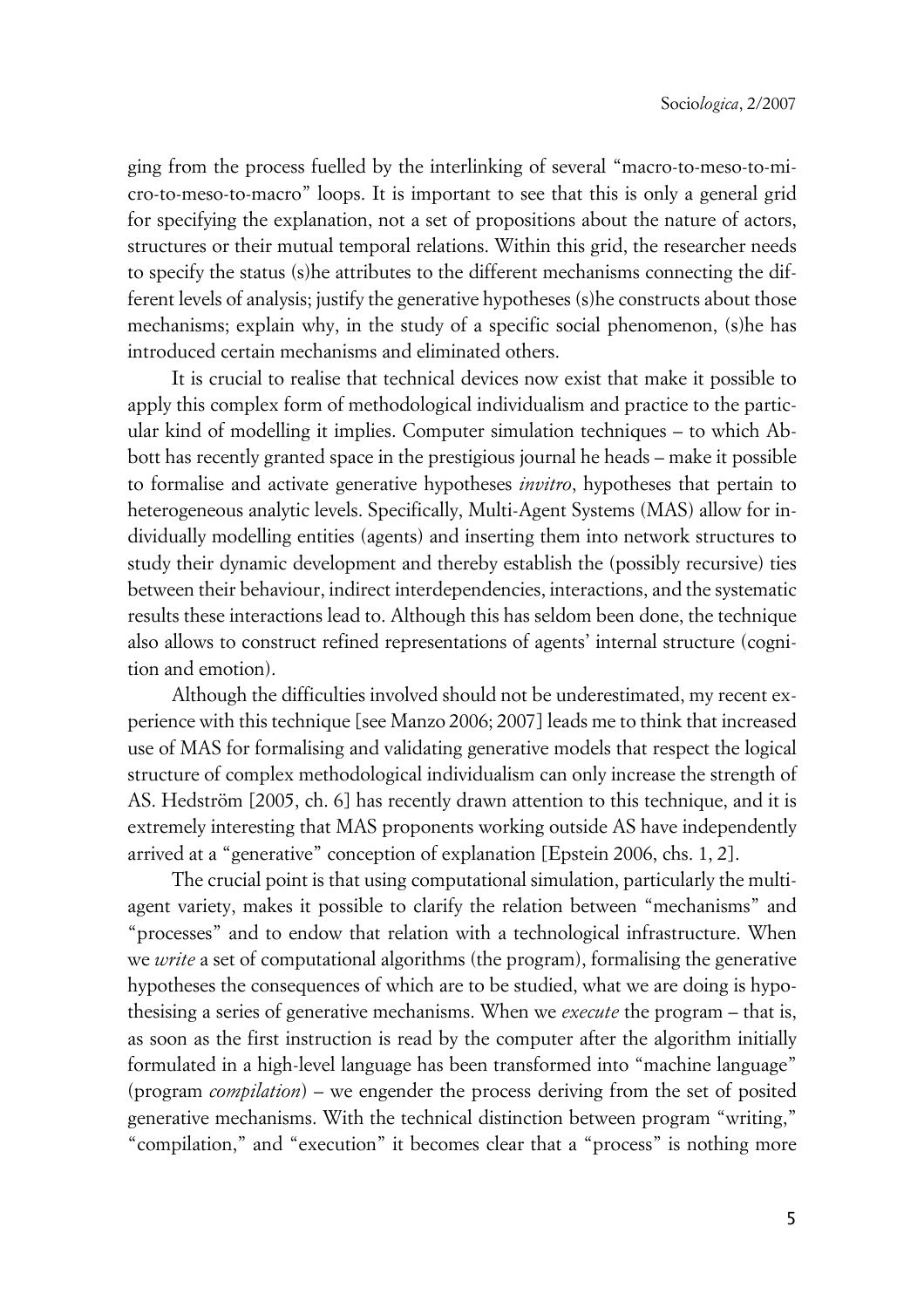than the dynamic aspect of one (or several) mechanism(s): it is what the mechanism can trigger.

AS is perhaps only one option among others, as Abbott claims, but it seems to me a highly attractive and in some respects fundamental one. First, as I have tried to show, it encompasses a general structure of sociological explanation – complex methodological individualism – that extends to include generative mechanisms of various types. "Mechanisms" and "relations" here are hardly incompatible; rather they combine and give rise to one such mechanism type. This is attested very clearly by Tilly's notion of "relational mechanisms" [Tilly 2001], which covers my concept of complex transformation mechanisms. Second, as just indicated, an AS that accepts and uses MAS will teach that "mechanisms" always logically precede "processes," which are in fact only their dynamic aspect. This means that the "relational sociology" that Abbott defends is inconceivable without the "mechanismal sociology" (AS) he critiques.

## **References**

Barbera, F.

2004 *Meccanismi sociali. Elementi di sociologia analitica*. Bologna: Il Mulino.

Boudon, R.

2001 "Which rational action theory for future mainstream sociology: methodological individualism or rational choice theory?" *European sociological review* 17: 451-457.

Bunge, M.

2004 "How does it work? The search for explanatory mechanisms." *Philosophy of Social Sciences* 34: 182-210.

Epstein, J.

2006 *Generative Social Science: Studies in Agent-based Computational Modelling*. Princeton: Princeton University Press.

Hedström, P.

2005 *Dissecting the Social: On the Principles of Analytical Sociology*. Cambridge: Cambridge University Press.

Hedström, P., and Swedberg, R. (eds.)

1998 *Social Mechanisms: An Analytical Approach to Social Theory*. Cambridge: Cambridge University Press.

Manzo, G.

- 2006 "Actions, interactions et structure dans l'émergence de la stratification sociale des diplômes: un modèle de choix discrets avec externalités." *Mathématiques et sciences humaines*. 175: 53-99.
- 2007 "Le modèle du choix éducatif interdépendant: des mécanismes théoriques aux données empiriques." *Archives européennes de sociologie* 48.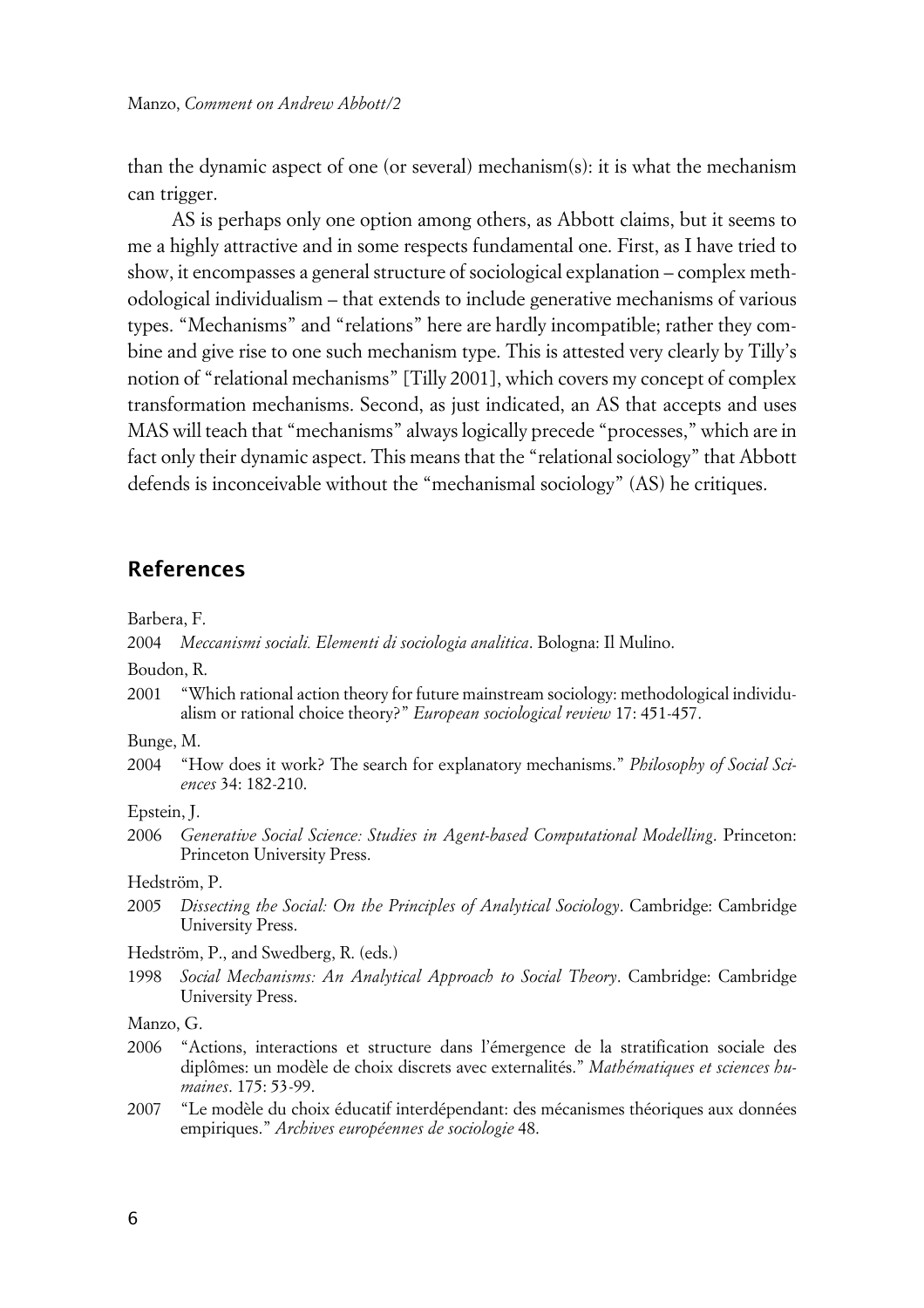Tilly, C.

- 1998 "Micro, Macro, or Megrim?" in *Mikrogeschichte-Makrogeschichte: Komplementar oder Inkommensurabel*, edited by In Schlumbohm J. ed., Gottingen: Wallstein Verlag; Gottinger Gesprachezur Geschichtswissenschaft, vol. 7.
- 2001 "Mechanisms in political processes." *Annual Review of Political Science*, 4: 21-41.

Wippler, R.

1978 "The structural-individualist approach in Dutch sociology." *The Netherlands Journal of Sociology*, 14.